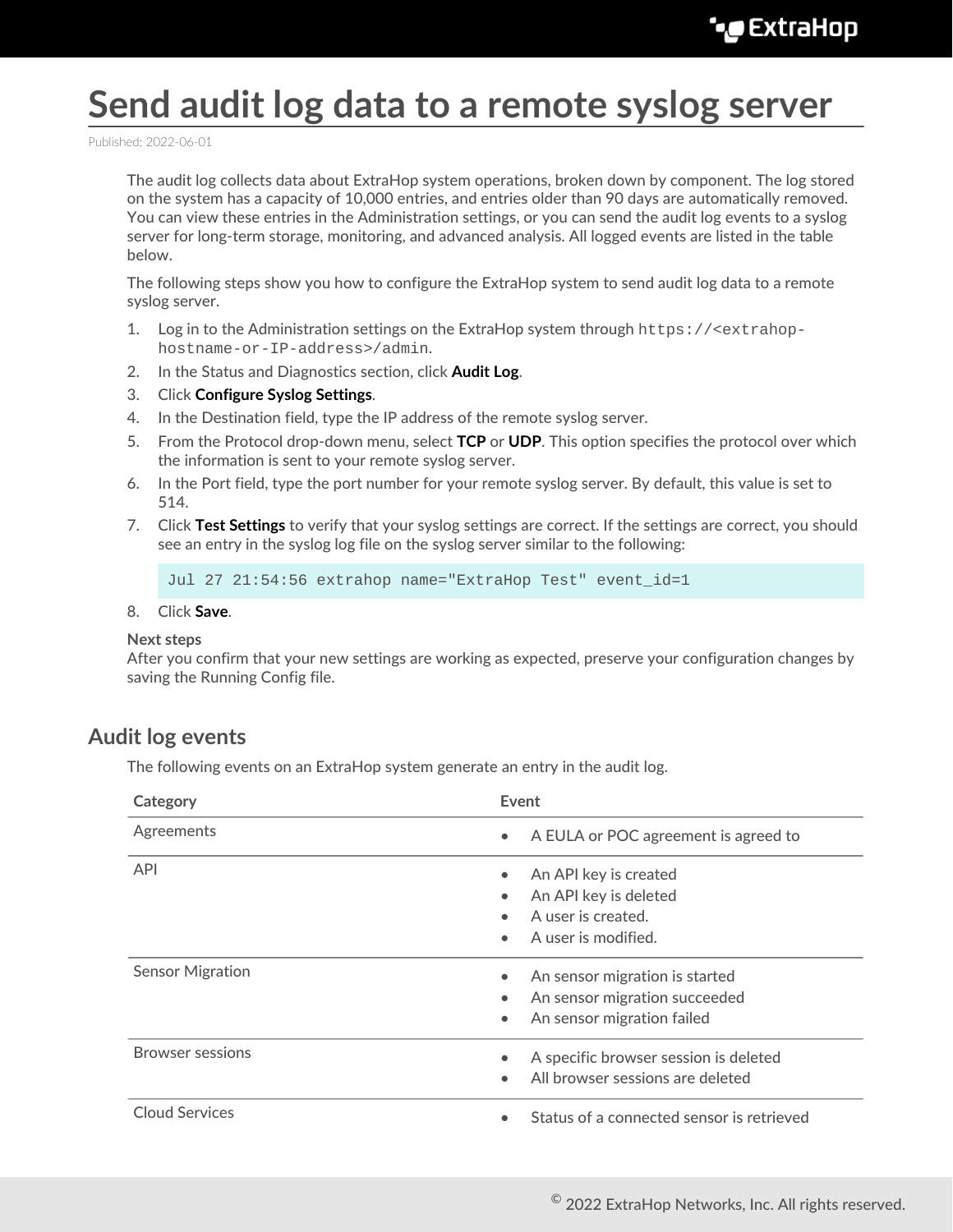

| Category                  | Event                                                                                                                                                                                                                                                                                                                                                                                                                                                                                            |
|---------------------------|--------------------------------------------------------------------------------------------------------------------------------------------------------------------------------------------------------------------------------------------------------------------------------------------------------------------------------------------------------------------------------------------------------------------------------------------------------------------------------------------------|
| Console                   | A sensor connects to a console<br>A sensor disconnects from a console<br>An ExtraHop recordstore or packetstore<br>$\bullet$<br>establishes a tunneled connection to a console<br>Command appliance information is set<br>$\bullet$<br>A console nickname is set<br>$\bullet$<br>Enable or disable a sensor<br>The sensor is remotely viewed<br>A license for a sensor is checked by a<br>$\bullet$<br>Command appliance<br>A license for a sensor is set by a Command<br>$\bullet$<br>appliance |
| <b>Dashboards</b>         | A dashboard is created<br>$\bullet$<br>A dashboard is renamed<br>A dashboard is deleted<br>$\bullet$<br>A dashboard permalink, also known as a short<br>$\bullet$<br>code, is modified<br>Dashboard sharing options are modified<br>$\bullet$                                                                                                                                                                                                                                                    |
| Datastore                 | The extended datastore configuration is<br>$\bullet$<br>modified<br>The datastore is reset<br>$\bullet$<br>A datastore reset completed<br>$\bullet$<br>Customizations are saved<br>$\bullet$<br>Customizations are restored<br>Customizations are deleted                                                                                                                                                                                                                                        |
| <b>Detections</b>         | A detection status is updated<br>$\bullet$<br>A detection assignee is updated<br>$\bullet$<br>Detection notes are updated<br>An external ticket is updated<br>A tuning rule is added<br>A tuning rule description is updated<br>A tuning rule is enabled<br>A tuning rule is disabled<br>A tuning rule is extended                                                                                                                                                                               |
| <b>Exception files</b>    | An exception file is deleted<br>$\bullet$                                                                                                                                                                                                                                                                                                                                                                                                                                                        |
| Explore appliance records | All Explore appliance records are deleted<br>$\bullet$                                                                                                                                                                                                                                                                                                                                                                                                                                           |
| Explore cluster           | A new Explore node is initialized<br>$\bullet$<br>A node is added to an Explore cluster<br>A node is removed from an Explore cluster<br>$\bullet$<br>A node joins an Explore cluster<br>A node leaves an Explore cluster<br>A Discover or Command appliance is connected<br>to an Explore appliance                                                                                                                                                                                              |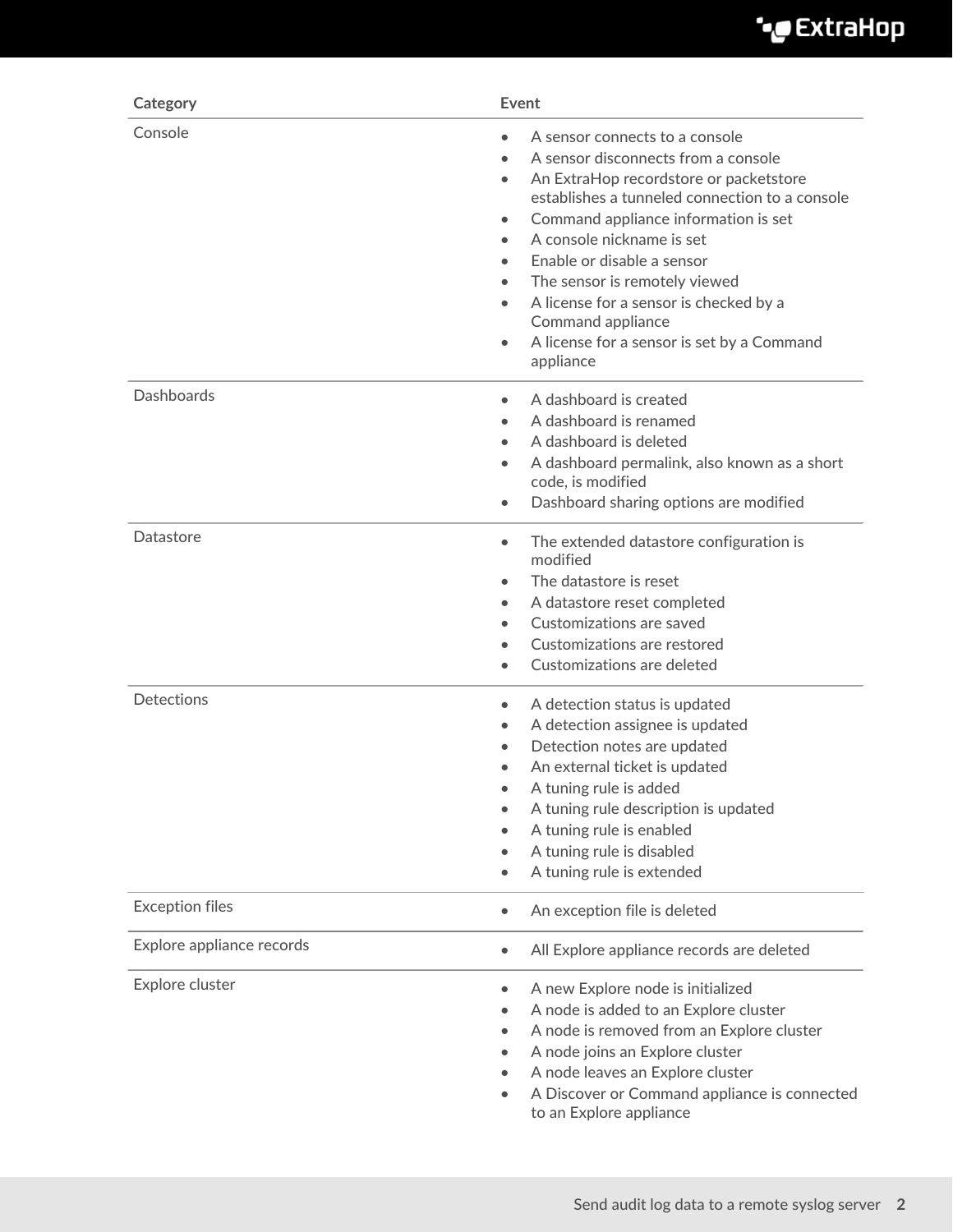| Category                       | Event                                                                                                                                                                                                                                                                                                                                                                                                                               |
|--------------------------------|-------------------------------------------------------------------------------------------------------------------------------------------------------------------------------------------------------------------------------------------------------------------------------------------------------------------------------------------------------------------------------------------------------------------------------------|
|                                | A Discover or Command appliance is<br>disconnected from an Explore appliance<br>An Explore node is removed or missing, but not<br>$\bullet$<br>through a supported interface                                                                                                                                                                                                                                                        |
| <b>ExtraHop Update Service</b> | A detection category is updated<br>$\bullet$<br>A detection definition is updated<br>$\bullet$<br>A detection trigger is updated<br>$\bullet$<br>A ransomware definition is updated<br>$\bullet$<br>Detection metadata is updated<br>$\bullet$<br>Expanded detection content is updated<br>$\bullet$                                                                                                                                |
| Firmware                       | Firmware is upgraded<br>$\bullet$                                                                                                                                                                                                                                                                                                                                                                                                   |
| <b>Global Policies</b>         | Global policy for detections access is updated<br>$\bullet$                                                                                                                                                                                                                                                                                                                                                                         |
| License                        | A new static license is applied<br>$\bullet$<br>License server connectivity is tested<br>$\bullet$<br>A product key is registered with the license<br>$\bullet$<br>server<br>A new license is applied<br>$\bullet$                                                                                                                                                                                                                  |
| Login to the ExtraHop system   | A login succeeds<br>$\bullet$<br>A login fails                                                                                                                                                                                                                                                                                                                                                                                      |
| Login from SSH or REST API     | A login succeeds<br>$\bullet$<br>A login fails<br>$\bullet$                                                                                                                                                                                                                                                                                                                                                                         |
| <b>Network</b>                 | A network interface configuration is edited<br>$\bullet$<br>The hostname or DNS setting is changed<br>A network interface route is changed<br>$\bullet$                                                                                                                                                                                                                                                                             |
| Offline capture                | An offline capture file is loaded<br>$\bullet$                                                                                                                                                                                                                                                                                                                                                                                      |
| <b>PCAP</b>                    | A packet capture (PCAP) file is downloaded                                                                                                                                                                                                                                                                                                                                                                                          |
| <b>Remote Access</b>           | Remote access for ExtraHop Support Team is<br>$\bullet$<br>enabled.<br>Remote access for ExtraHop Support Team is<br>$\bullet$<br>disabled.<br>Remote access for ExtraHop Atlas Analysts is<br>$\bullet$<br>enabled.<br>Remote access for ExtraHop Atlas Analysts is<br>$\bullet$<br>disabled.<br>Remote access for ExtraHop Support is<br>$\bullet$<br>enabled.<br>Remote access for ExtraHop Support is<br>$\bullet$<br>disabled. |
| <b>RPCAP</b>                   | An RPCAP configuration is added<br>$\bullet$<br>An RPCAP configuration is deleted<br>$\bullet$                                                                                                                                                                                                                                                                                                                                      |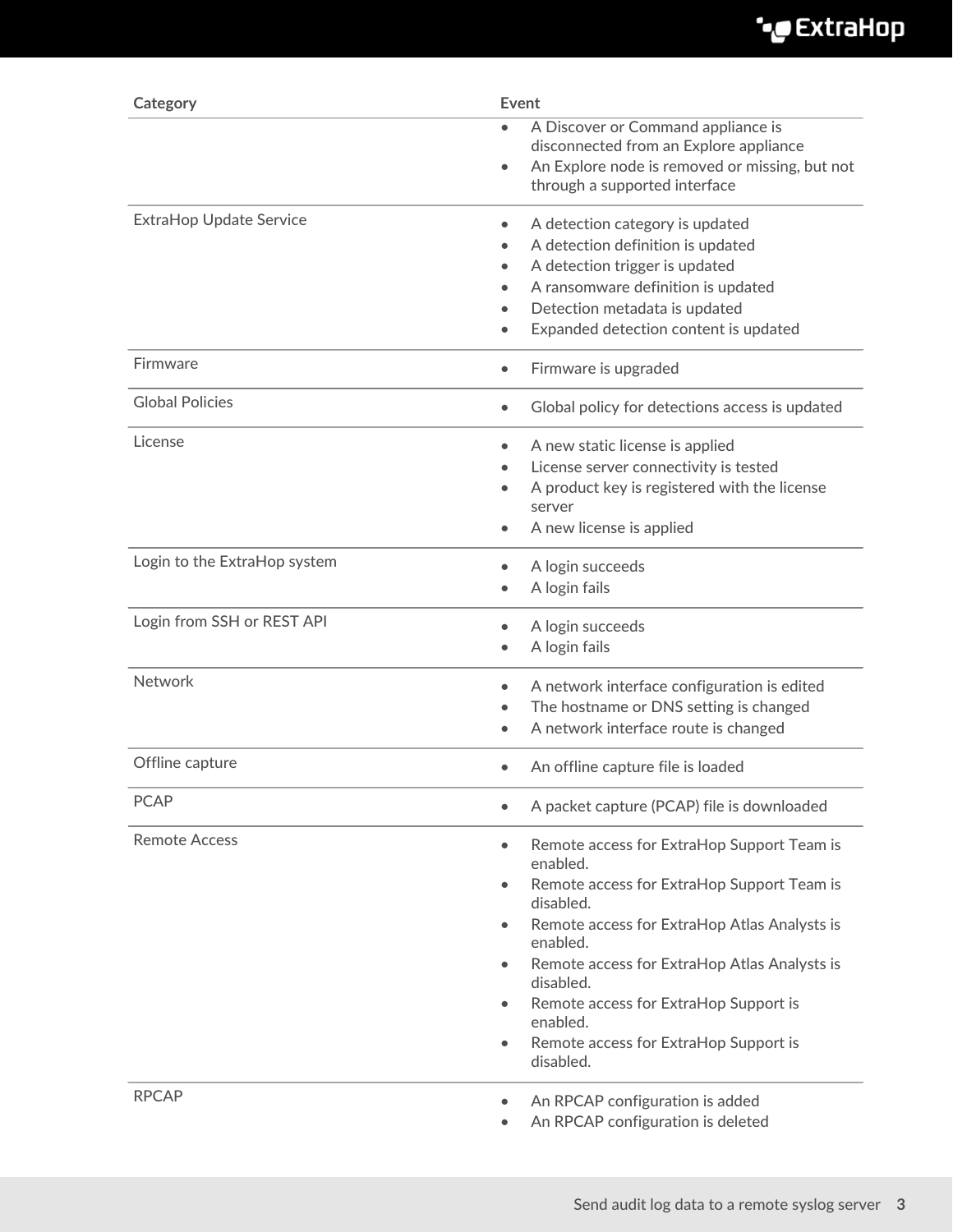## ExtraHop ہے-

| Category                      | Event                                                                                                                                                                                                                                                                                                       |
|-------------------------------|-------------------------------------------------------------------------------------------------------------------------------------------------------------------------------------------------------------------------------------------------------------------------------------------------------------|
| <b>Running Config</b>         | The running configuration file changes<br>$\bullet$                                                                                                                                                                                                                                                         |
| <b>SAML Identity Provider</b> | An identity provider is added<br>$\bullet$<br>An identity provider is modified<br>$\bullet$<br>An identity provider is deleted<br>$\bullet$                                                                                                                                                                 |
| <b>SAML</b> login             | A login succeeds<br>$\bullet$<br>A login fails                                                                                                                                                                                                                                                              |
| <b>SAML</b> privileges        | A privilege level is granted<br>$\bullet$<br>A privilege level is denied<br>$\bullet$                                                                                                                                                                                                                       |
| SSL decryption                | An SSL decryption key is saved<br>$\bullet$                                                                                                                                                                                                                                                                 |
| SSL session keys              | A PCAP session key is downloaded<br>$\bullet$                                                                                                                                                                                                                                                               |
| Support account               | The support account is disabled<br>$\bullet$<br>The support account is enabled<br>The support SSH key is regenerated<br>$\bullet$                                                                                                                                                                           |
| <b>Support Script</b>         | A default support script is running<br>$\bullet$<br>A past support script result is deleted<br>$\bullet$<br>A support script is uploaded<br>$\bullet$                                                                                                                                                       |
| Syslog                        | Remote syslog settings are updated<br>$\bullet$                                                                                                                                                                                                                                                             |
| System and service status     | The system starts up<br>$\bullet$<br>The system shuts down<br>The system is restarted<br>The bridge, capture, or portal process is<br>restarted<br>A system service is enabled (such as SNMP,<br>web shell, management, SSH)<br>A system service is disabled (such as SNMP,<br>web shell, /management, SSH) |
| System time                   | The system time is set<br>$\bullet$<br>The system time is changed<br>The system time is set backwards<br>$\bullet$<br>NTP servers are set<br>The time zone is set<br>A manual NTP synchronization is requested<br>$\bullet$                                                                                 |
| System user                   | A user is added<br>$\bullet$<br>User metadata is edited<br>A user is deleted<br>A user password is set<br>A user other than the setup user attempts to<br>modify the password of another user<br>A user password is updated                                                                                 |